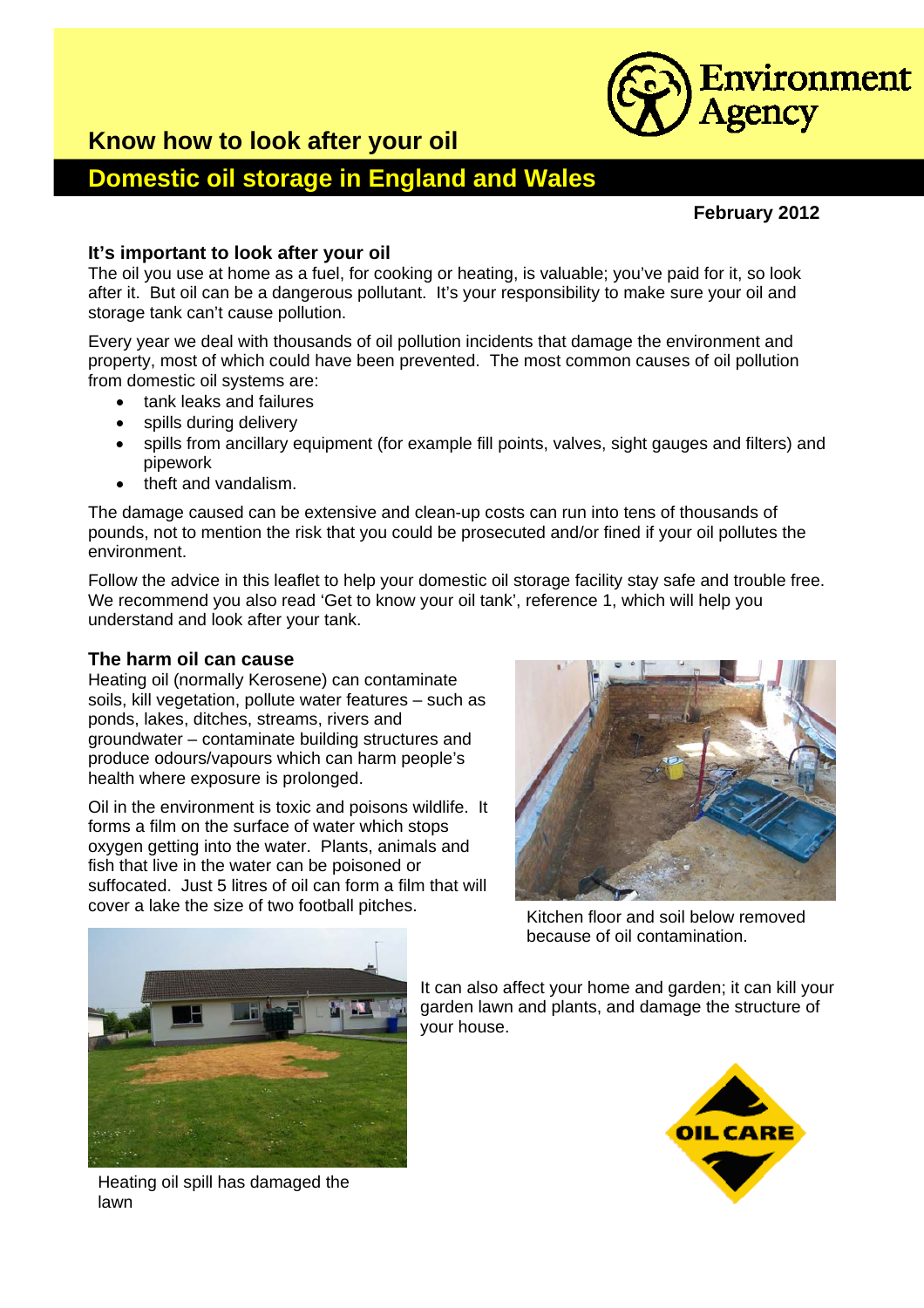## **How to get it right – tank installation**

Clearly it's better to stop pollution before it happens.



We recommend you always use a professionally qualified, competent tank installer/engineer to fit your new or replacement oil tank and pipework. Reference 2 has a list of organisations which run professional schemes. The installer will be able to advise you about:

- tank selection
- position  $-$  where to put the tank
- pipework above or below ground
- fire control measures
- whether you need a fill point away from your tank and the need for an overfill prevention device
- if it's a legal requirement to have secondary containment such as a bund.

Correctly installed domestic oil tank

Before the tank is installed, check that your delivery company considers the safety for their delivery drivers to be OK and is happy with the spill prevention for the tank.

If your domestic oil storage tank holds 3,500 litres of oil or less, you must follow Building Regulations, reference 3. Check if your installer has followed the Regulations to see if your tank needs secondary containment, such as a bund to prevent oil escaping from the tank, and any ancillary equipment attached to it.

Your local authority enforces Building Regulations. If you have a new or replacement domestic oil storage tank installed, you must give them proof that your tank complies with these regulations (unless the work is already covered under full Building Regulations approval).

In England, if your domestic oil storage tank can hold more than 3,500 litres of oil, the Control of Pollution (Oil Storage) (England) Regulations 2001 are likely to apply. See references 2 and 4 to check the minimum requirements for your tank.

Don't forget your oil is valuable. Make sure your oil tank and pipework are secure so someone can't steal it or damage the tank. But don't make changes that affect how your tank works – never block the vent pipe. Ask your installer for advice.

#### **How to get it right – tank care**

Look after your tank; make sure you can see all around it, the equipment and pipework. Check them regularly to make sure they're not leaking. Look for:

- plants growing close to or over the tank; cut them back
- damage, distortion, cracks or corrosion to the tank and pipework
- oil staining or obvious leaks
- if you have one, damage to the sight gauge valve or supports.

If you see a problem, get it repaired by a qualified professional as soon as possible.

Have your tank professionally inspected and serviced annually when your boiler is serviced. 'Get to know your oil tank', reference 1, has space to record the annual checks. Split in a plastic tank



Make sure your tank has an 'Oil Care' notice stuck to it. The notice has our incident hotline phone number – 0800 80 70 60 – and explains what to do if oil is spilt or lost; if you don't have this notice, you can get one from the Oil Care Campaign; see further information.

Your tank should be clearly labelled with the safe capacity and fuel type. We recommend you also put your house name or number on the tank to make sure fuel is delivered to the right tank.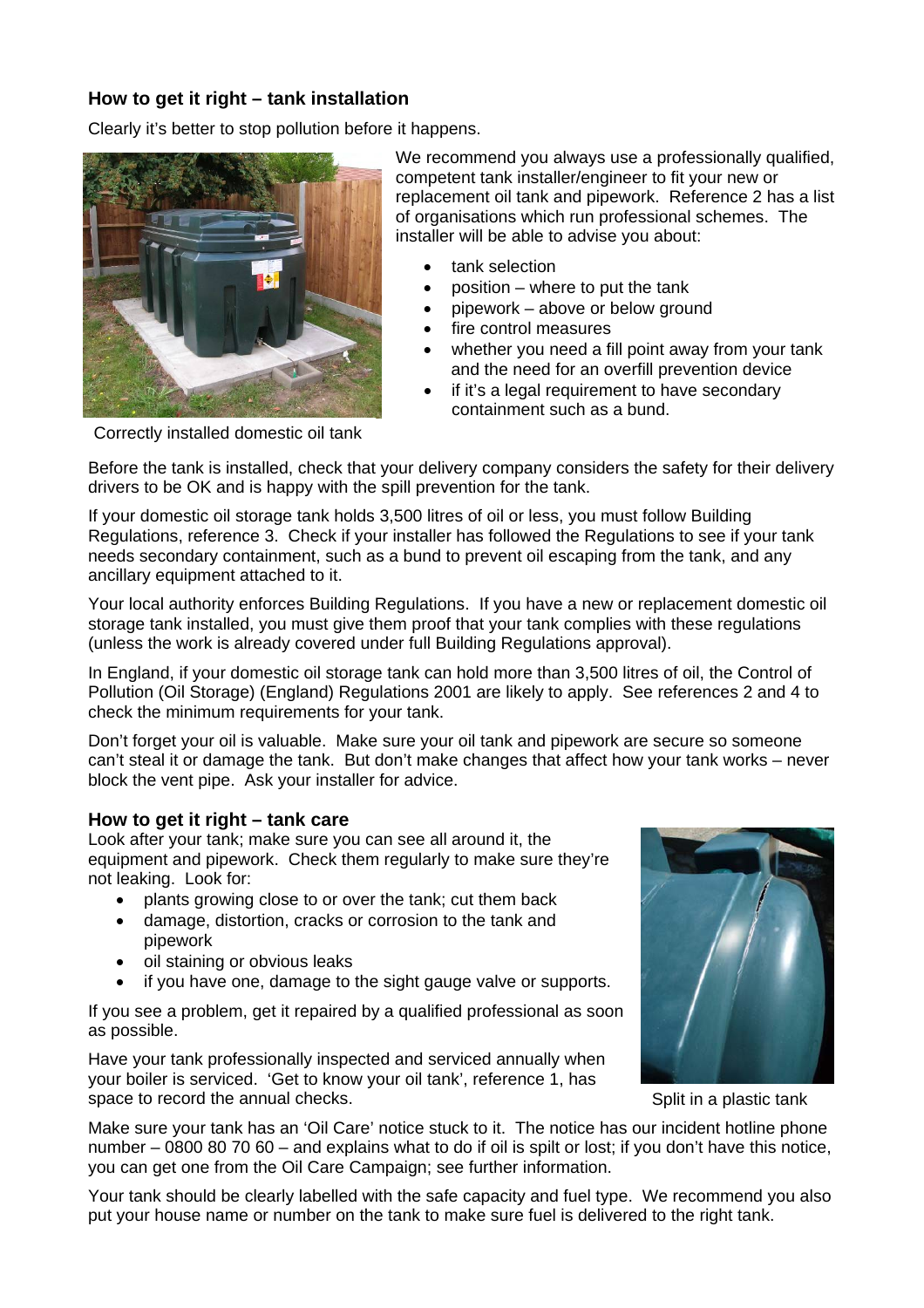## **How to get it right – deliveries**

Check how much oil is left in your tank before you re-order. It's your responsibility to make sure you don't order more oil than will fit in your tank. When you place your order, tell the oil distributor about any changes to your oil storage facilities since their last visit and any special delivery instructions that apply.

Make sure the delivery driver can reach your tank without having to lift the oil hose over or around obstacles.

If you can, make sure someone is at home to supervise the oil delivery. If you're unable to be at home, make sure the delivery company has details of any special precautions the delivery driver should follow for your tank.

After the delivery, make sure the sight gauge on your tank, if it has one, is closed and isn't leaking. Never leave sight gauge valves open; if they're damaged, all the oil could run out of the tank. If you need to monitor levels continuously, have an alternative contents measurement device installed instead.

## **What to do if you discover a spill or leak**

- Stay safe: never put your safety at risk to clean up a spill.
- Call our 24 hour incident/pollution hotline free on **0800 80 70 60** if you can't clean up the spill yourself or want some advice.
- Stop the flow of oil as close to where it's leaking from as possible.
	- $\circ$  If pipework or an appliance is leaking, close the main tank valve to stop the flow of oil from the tank.
	- $\circ$  If the tank is plastic and has split, carefully rub a bar of soap into the crack to stem the flow of oil.
- Put a container under the leak to collect the spill, for example a bucket or rubbish bin.
- Use either sand, earth or a commercial oil spill kit to contain the oil and stop it entering drains or watercourses.
- **Don't** use detergents or a hose to wash spilt oil away; this makes the pollution worse. You're likely to spread the contamination and increase the scale and cost of clean-up.
- Notify your insurance company that you've had a spill.
- If you need an emergency clean-up response, contact an accredited spill clean-up company.
- If oil has soaked into the ground, you must arrange for a professional clean-up company to remove all contaminated soil to prevent long term problems on your land or any neighbouring land.
- Contact your tank installer/engineer urgently if your tank or equipment needs to be repaired. Don't try to repair them yourself.

## **Will my household insurance cover the cost of a spill?**

Whilst it won't actually prevent pollution, we suggest you check your home insurance policy covers you for loss of oil and pollution clean-up costs on your premises as well as your neighbours'.

Read your insurance policy wording carefully. Every policy is different and there will be specific exclusions. Generally, domestic insurance policies will only cover sudden or unforeseen events. It's unlikely to cover leaks caused by lack of maintenance or gradual seepage. Your buildings insurance policy will only cover damage to buildings as defined by your policy wording. Your contents insurance may consider damage to third party property, third party land and impacts on third party activities.